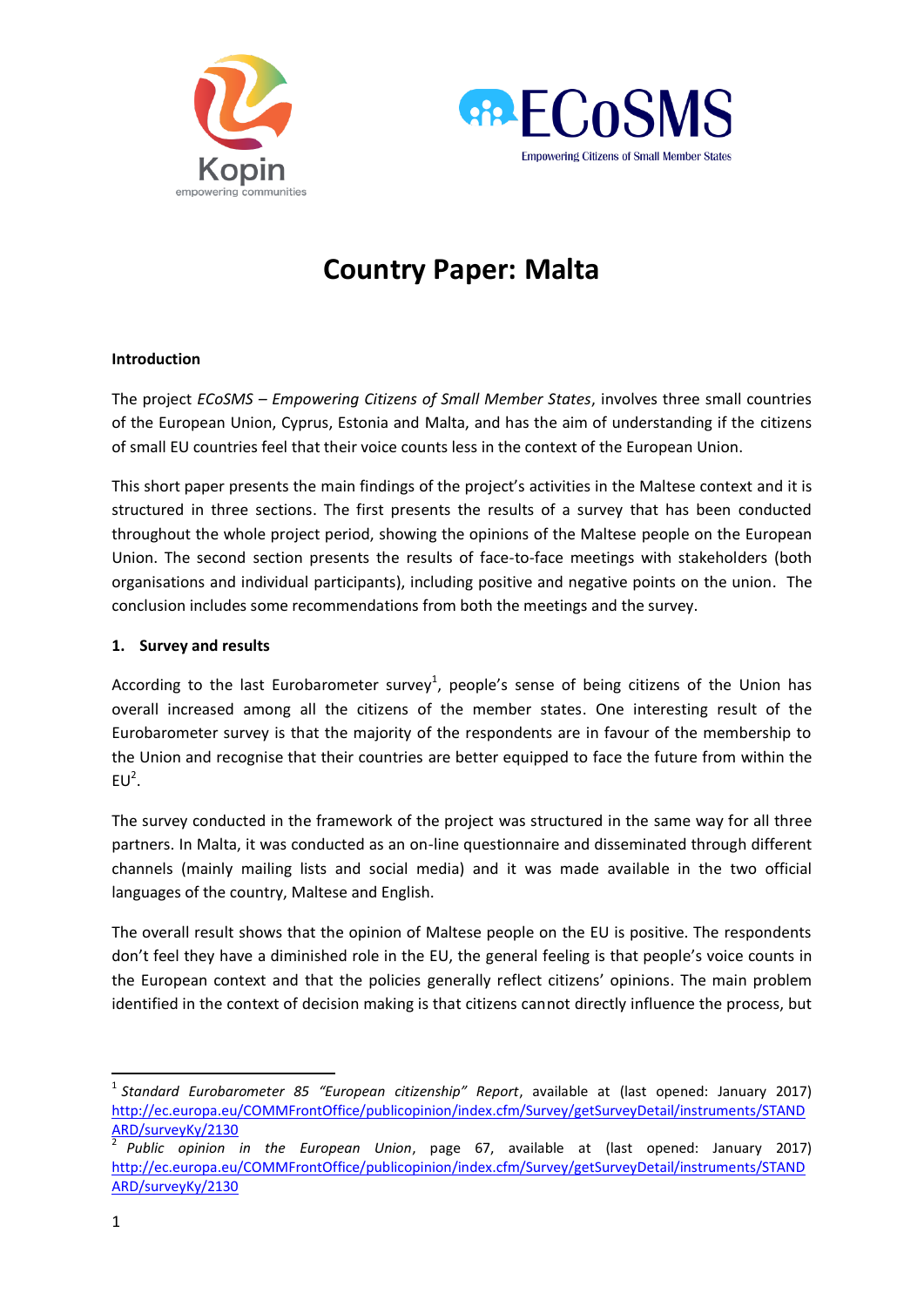always need an intermediary, thus creating problems in the identification and in trusting their advocate.

In general, the Maltese feel that the main problem affecting their representation in the European Union is the existence of socio-economic and political differences among the member states. They also recognise that there is an overall lack of transparency in the decision making process.

It is important to note that being citizens of a small member state, with a limited number of representatives in the European institutions makes it easier to get in touch with them, when compared to bigger countries. This might also influence the voter turn-out in European parliament elections, which has always been quite high<sup>3</sup>, even though it has been declining over time (the turnout was 82% after Malta's accession to the EU in 2004, while it has declined to circa 75% in 2014).

## **2. Face-to-face meetings**

The project and preliminary results of the survey have been presented during two meetings facilitated by Kopin. The first one took place in a formal setting and involved representatives of civil society, academia and other organisations which in some cases were actively working with European institutions. The second one took place in a more informal setting, in Day Centre<sup>4</sup>, with senior citizens attending the morning activities.

The overall result of the meetings confirms that the Maltese have a positive opinion of the European Union. The main reason that has been mentioned is the freedom of movement in a broad sense, not only the opportunity for the citizens to travel around Europe with national documents rather than a passport, but also as the opportunities provided to people to spend time in different countries. This may include opportunities of study and/or work (Erasmus programmes, Voluntary Service, etc.). Another positive aspect mentioned was that the EU ensures that the rights of its citizens are respected in each member state, not only by providing occasions for redress, but also ensuring that the public services related to them have the same standards.

Participants recognised that it is easier for Maltese citizen to get in touch with their representatives, when compared with bigger countries, but the fact that they usually live abroad and that their agenda is often different from the one of the citizens, makes it difficult for citizens to have an impact on the decision making process. Notwithstanding this lack of trust in their individual impact, all the participants agreed that when organized in groups and acting through the right channels, European citizens can lobby for their priorities to be addressed. The problem that arises in this case is to identify the right channel and/or organizations to be used.

1

<sup>3</sup> Eurostat, *Voter turnout in national and EU parliamentary elections (%)*, available at (last opened: January 2017[\) http://ec.europa.eu/eurostat/tgm/table.do?tab=table&plugin=1&language=en&pcode=tsdgo310](http://ec.europa.eu/eurostat/tgm/table.do?tab=table&plugin=1&language=en&pcode=tsdgo310)

 $4$  A Day Centre is an initiative of the Department for the Elderly and Community Care, with the aim of helping to prevent social isolation and the feeling of loneliness, and to reduce the social interaction difficulties which older persons tend to encounter. It also aims to motivate the elderly by encouraging them to participate in the planning of day centre activities. By enabling older persons and persons with disabilities to remain as independent and socially integrated as possible it also provides respite for their relatives and carers. (Source: [http://activeageing.gov.mt/en/Pages/Day-Centres/Day-Centres.aspx\)](http://activeageing.gov.mt/en/Pages/Day-Centres/Day-Centres.aspx)